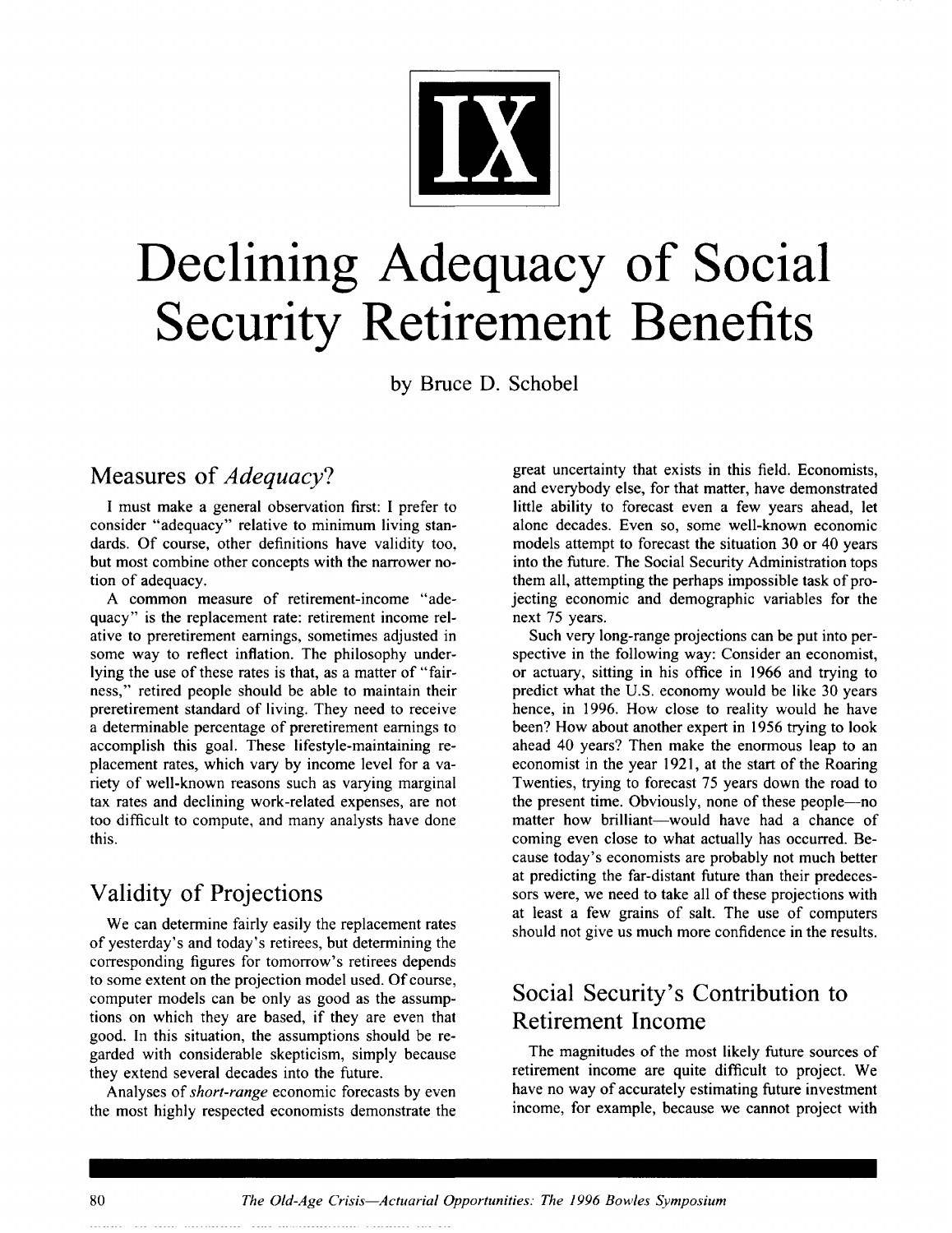any real confidence how much people will save during their working years or what future interest rates will be. An exception to this general rule, however, is Social Security. (By this term, I refer to the Old-Age, Survivors, and Disability Insurance, or OASDI, program.)

Social Security, regarded for almost 60 years now as the "floor of protection" for working Americans, provides the foundation on which other retirement programs are built. Social Security's contribution to the typical retiree's replacement rate, which is thus a matter of considerable interest, increased for the first several decades of the program's existence, but it has been declining slightly since about 1979. It can be expected to decline much more in the future, for three reasons:

- 1. Changes already enacted into law will reduce the adequacy of Social Security benefits, especially for workers born after 1959.
- 2. Changes in family work patterns will reduce or eliminate certain "free" benefits that have historically been provided to married couples.
- 3. Future financial problems will require additional reductions in Social Security benefits.

## **Changes Already Enacted into Law**

The present-law benefit formula (enacted in 1977) produces absolutely stable and predictable replacement rates under any economic conditions. Stated briefly, a worker with average earnings in every year (about \$26,000 in 1996) who retires at his or her "normal retirement age" (NRA) will receive benefits at retirement that are about 41% of the earnings in the year before retirement. Similarly, an otherwise identical worker with maximum covered earnings (\$62,700 in 1996) will, in the long run, receive benefits at retirement that are about 25% of the last year's earnings.

These figures, and the continuum of replacement rates for earnings between average and maximum and at earnings levels below the average, were essentially fixed by the Social Security Amendments of 1977 (Public Law 95-216). Because Social Security's financial picture is pretty good for about the next 16 years, according to the 1996 Annual Report of its board of trustees, we can probably anticipate that the benefit provisions of the law--the most difficult provisions to change—will remain about the same as they are today for at least that long. Thus, Social Security's contribution to future retirement income can be predicted with greater confidence than that of probably any other source. Still, Social Security has some surprises in store for the unwary retiree.

The stable replacement rates described above are for workers retiring at NRA. The NRA was age 65 when Social Security began, and it remains there for workers born before 1938, who become eligible for Social Security early retirement benefits before the year 2000. For workers born in 1938 and later, however, the NRA rises, under provisions enacted into law as part of the Social Security Amendments of 1983 (Public Law 98- 21). Eventually, for workers born after 1959, the NRA reaches 67. Thus, to get the same Social Security replacement rate that a worker gets today at age 65, retirees becoming eligible for benefits in 2022 and later will need to wait two years, until age 67.

The fact that increasing the NRA is a benefit reduction may be obvious already, but it becomes much more obvious when considered in light of the large percentage of beneficiaries who claim early-retirement benefits before reaching NRA. Nearly three-fourths of the nondisabled eligible population claims Social Security retirement benefits at age 62. At exact age 62 the early-retirement reduction is 20% today; therefore, these early retirees receive 80%, or slightly more, of the benefit that they could receive if they waited until age 65 (this ignores the effects of additional earnings, which are relatively small in most cases). Their replacement rates are therefore lower. For example, the hypothetical average earner described above could receive 41% of his or her last year's earnings from Social Security at NRA; at age 62 today, the replacement rate would be only 33%, that is, 80% of 41%.

In the future, early-retirement benefits will continue to be available at age 62, but because the number of years of early retirement will increase (from three to five), the early-retirement reduction factor increases also. Starting in 2022, workers who retire at exact age 62 will receive just 70% of the benefit that would be payable at NRA, instead of 80% today. This represents a 12-1/2% relative reduction in benefit amount. The replacement rate for a hypothetical average earner who retires at NRA would be just 29% in 2022, instead of 33% today. Clearly, unless retirement behavior changes, Social Security will contribute less toward the adequacy of retirement income in the future than it does today.

The question of whether retirement behavior will change is worth considering. Americans have been retiring earlier and earlier for many decades, and nobody has been able to show that this trend will ever reverse. Of course, Americans have also been living longer, and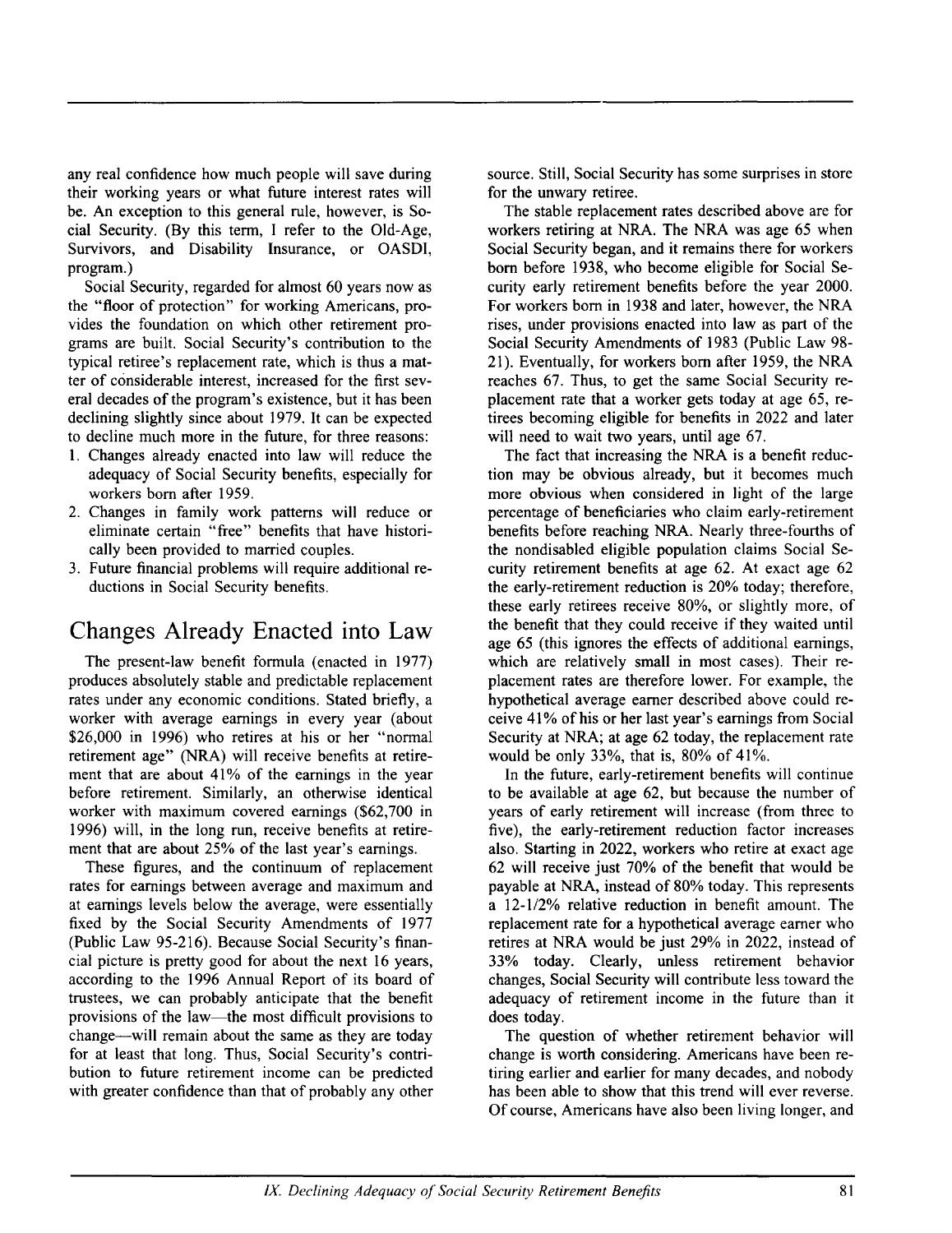we might anticipate that some of this extra longevity will be reflected in longer working lives, rather than going entirely to longer periods of leisure. On the other hand, we could speculate that greater affluence, which the government projects to occur, will allow the trend toward earlier retirement to continue indefinitely or maybe just level off sometime.

The retirement-age increase is not the only change already enacted into law that will tend to make Social Security benefits less adequate in the future. Another is the increasing proportion of benefits that will be subject to federal income taxation, under provisions first effective in 1984 and expanded in 1994. Today, only about 20% of Social Security beneficiaries are required to include any of their benefits in taxable income, because only those with fairly substantial retirement incomes--S25,000 annually for single individuals and \$32,000 annually for married couples filing joint tax returns---are subject to this tax. The thresholds are frozen, however: that is, not indexed to inflation like most other tax parameters; therefore, the proportion of beneficiaries affected grows each year as more and more people have incomes exceeding the thresholds. Because the tax functions like a benefit reduction—and, in fact, has been described as a benefit reduction for certain purposes, like determining the relative amounts of tax increases versus benefit reductions in the 1983 package of changes—the adequacy of benefits will be reduced. The precise extent of this reduction cannot be determined accurately, because federal income tax rates change so often.

## **Changes in Family Work Patterns**

In one-earner families, which were typical decades ago and are predominant in today's retired population, the nonworking spouse, usually the wife, receives a benefit roughly equal to half of the retired-worker spouse's benefit, depending on their respective ages. In other words, if a hypothetical average earner who retires at NRA has a nonworking spouse the same age, then their combined replacement rate is not 41 percent, but 62 percent.

Today, most married women work long enough in paid employment to receive Social Security benefits in their own right, based on their own earnings. When these two-earner couples retire, they will ordinarily not be eligible for any such spousal supplements, because each worker's own retired-worker benefit will offset any potential spouse's benefit, reducing it to zero in

most cases. The point at which reduction to zero occurs depends on many factors, but it almost always happens when one spouse has average indexed monthly earnings of one-third of the other spouse's average indexed monthly earnings. Without supplemental spousal benefits, the combined replacement rate for the retired couple, both with average earnings in every year, would be just 41 percent at NRA, a huge reduction from 62 percent today.

These reductions in future Social Security benefits resulting from changes in family work patterns will continue after one spouse dies. Under Social Security law, the surviving spouse receives a benefit essentially equal to the benefit that had been received by the higher-earning spouse. If that spouse dies, the other spouse gets a widow(er)'s benefit equal to what the deceased spouse had been receiving; if the lowerearning spouse dies, the higher earner simply continues to get whatever benefit had been payed before the other spouse's death, and the decreased spouse's benefit ends. For the traditional one-earner retired couple that we see today, this means that the benefit reduction at the first spouse's death is about 33%. For a hypothetical average earner with a nonworking spouse the same age, the replacement rate while both are alive is 62%; after the first spouse dies, the replacement rate drops to 41%.

When today's two-earner working couples retire, they will have less survivor protection, because of the absence of spousal supplements. When the hypothetical married average earners retire at NRA, each will receive a retired-worker benefit replacing about 41% of that person's last year's earnings. The overall replacement rate for the retired couple is therefore 41% of fair combined preretirement income. When one spouse dies, that person's benefit will end, reducing the overall replacement rate to 21% of combined preretirement income, as compared to 41% today. Again, this is a huge reduction. Finally, the percentage of single-person families has been increasing. When these people retire, they obviously can receive no spousal supplements and consequently will have lower than average replacement rates.

## **Future Financial Problems and Their Effects**

The Social Security program will begin to have problems meeting its financial obligations in the year 2012, just 16 years from now. At first, the problem will

82 *The Old-Age Crisis--Actuarial Opportunities: The 1996 Bowles Symposium*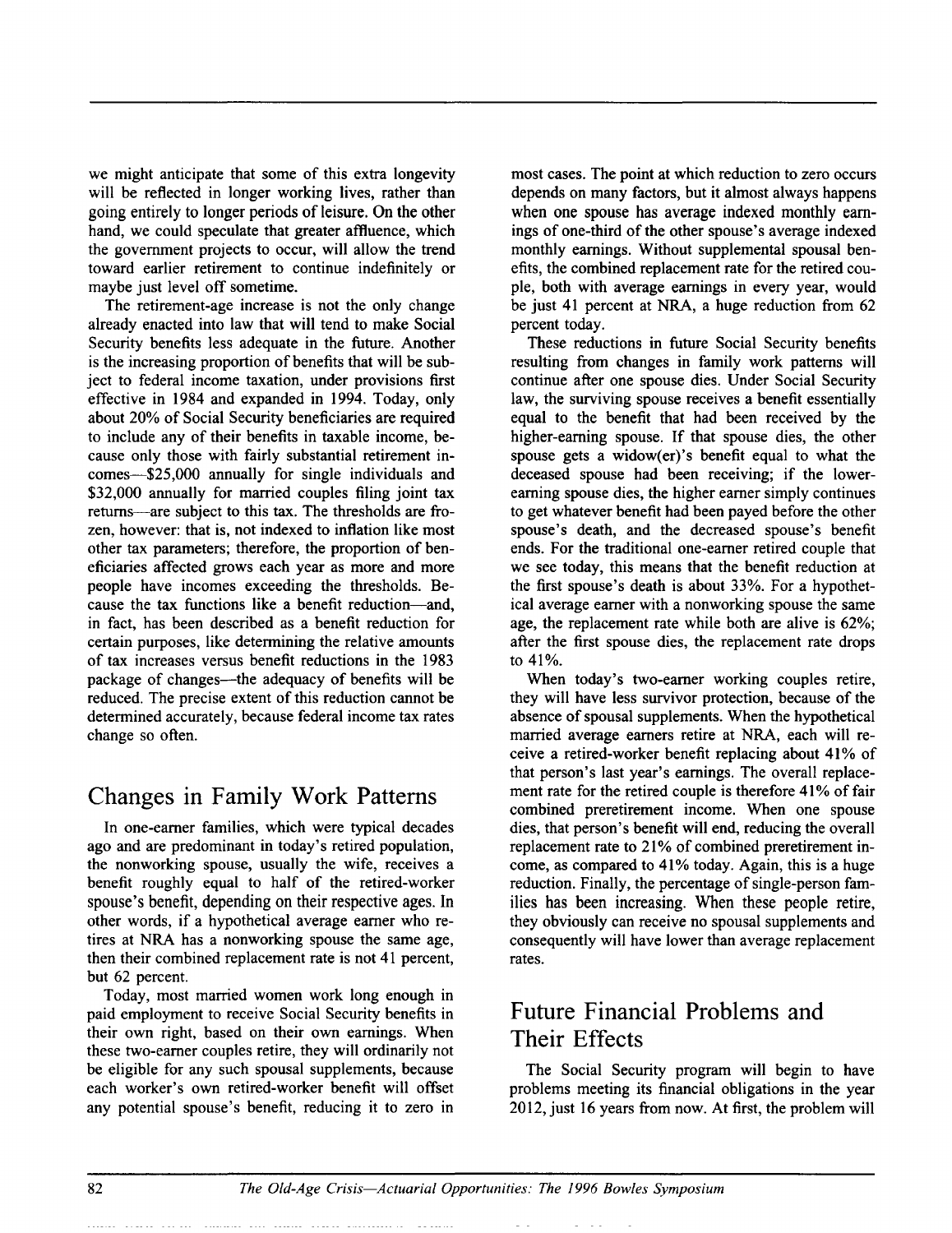be manageable. By 2020, however, it will exceed \$200 billion. In 2030, the shortfall will be \$700 billion; in 2035, it will be just under \$1 trillion. The program will have to be changed sometime during this period, and the changes will inevitably include benefit reductions.

All Social Security benefits and administrative costs are paid from the program's "trust funds." When the trust funds have more income than outgo, the excess is retained by the Treasury and used to meet the government's non-Social Security expenses. In return for using Social Security's extra revenue, the Treasury issues to the trust funds special U.S. government bonds. When the trust funds have less income than outgo, the difference must come from bond redemptions. In practice, this means that the Treasury cancels some of the bonds and provides cash, which comes from other sources and is than used to meet the revenue shortfall.

Since 1983, Social Security's trust funds have grown rapidly, because revenue has greatly exceeded outgo. The revenue that was not needed immediately to meet the program's obligations was automatically used to purchase special-issue government bonds, which totaled \$496 billion at the end of 1995. For several years now, most policymakers have justified higher than necessary Social Security tax rates on the grounds that large trust funds need to be accumulated to meet future needs.

Nobody disputes that the situation will inevitably reverse when the baby-boom generation reaches retirement age and begins receiving benefits. When that happens, the large pool of government bonds that will have been accumulated as trust fund assets on the Treasury's books over the three to four decades since 1983 will be drawn down. According to the trustees' intermediate estimates, this drawing down of fund assets will begin around 2019 and continue for about 10 years. During this time, the trust fund assets will shrink from \$3 trillion (2-1/2 years' outgo initially) to zero. The program will continue to operate during this period only by redeeming bonds, at an average rate of \$300 billion per year. In 2029, the last of the accumulated bonds will be redeemed, and the program will become unable to pay its benefits on time without changes in the law.

How will the Treasury redeem such huge amounts of bonds? Its choices are limited:

*1. Sell bonds to the public.* The Treasury always has the option of selling bonds one place to make redemptions in another place. Whether the public has sufficient appetite to buy additional bonds at an average rate of \$300 billion per year, even in the inflationary dollars of 2019-29, remains to be seen.

- *2. Raise taxes.* Policymakers can raise taxes to provide the Treasury with the necessary money. More directly, they could raise Social Security taxes, reducing the need for bond redemptions.
- *3. Print money.* The Treasury is in the unique position of being able to print money. It could redeem Social Security's bonds by increasing the money supply, but not without increasing inflation. Because Social Security benefit increases are tied to changes in the Consumer Price Index (CPI), inflation would result in even higher benefit costs and the need to redeem bonds more rapidly, not to mention causing other deleterious economic effects. No administration could prefer this solution.

Because bond redemptions on such a massive scale would be so difficult--perhaps even impossible--we have to ask whether they would happen at all. Policymakers could avoid questions involving how to redeem the accumulated bonds and whether the amounts are really available by simply leaving the trust funds' bonds untouched. They could claim that a large trust fund needs to be maintained forever, as a contingency fund for the future, and they could accomplish this by enacting into law a package of revenue increases and benefit reductions, as was done in 1983, and matching Social Security's income and outgo as soon as the imbalance would otherwise occur, in 2012.

Without changing the fundamental structure of Social Security, the following "big-ticket" items would almost certainly be included in such a package:

- *1. Increases in FICA tax rates.* Virtually every major piece of Social Security legislation since 1950 has included increases in payroll-tax rates. Tax increases are easy to explain, and workers pay the additional amounts largely through withholding from wages and salaries. (Note that increased taxation of Social Security benefits will probably not be a possible source of revenue, because the increases enacted into law in 1993 will result in nearly all the benefits being subject to tax in the future.)
- *2. Reductions in COLAs.* Social Security's cost-of-living adjustments (COLAs) were delayed six months by the 1983 legislation, but the annual increases were maintained at 100% of the change in the CPI. In 1986, Congress enacted a smaller COLA-socalled "diet COLA"-for federal employees covered by the new Federal Employees' Retirement System (FERS). This new retirement system will eventually cover all members of Congress, who may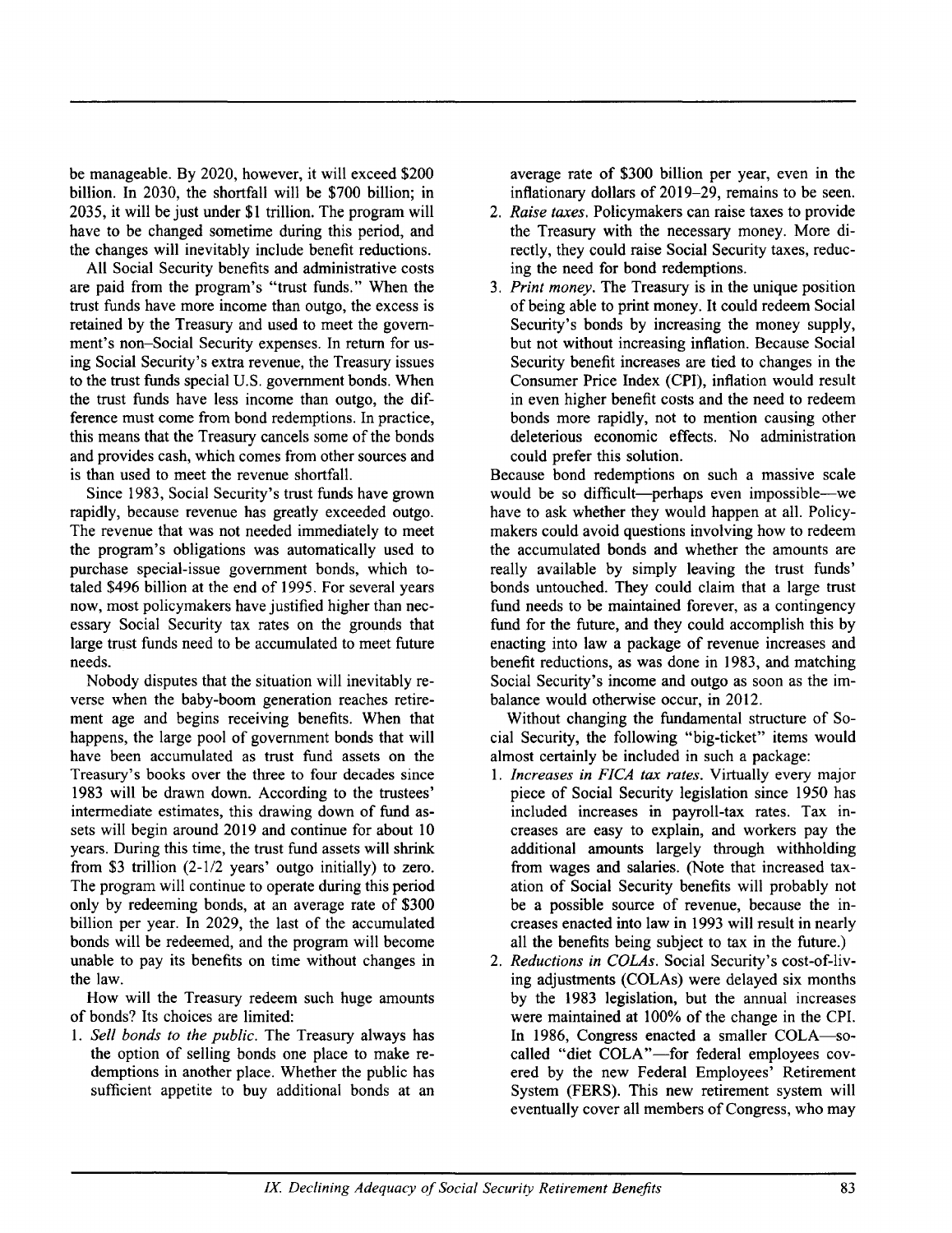be inclined to apply their COLA procedure to the general population under Social Security. Moreover, many economists have come to agree that the current measure of inflation, the CPI, tends to overstate inflation, for a variety of reasons. Certain technical corrections have already been made, but several causes of overstatement cannot be corrected technically. These could be used as justification for a proposal such as reducing benefit increases to "CPI minus 1%."

*3. Increases in normal retirement age.* The 1983 legislation raised the NRA--the age at which unreduced retirement benefits are first available---from the historical age 65. Congress has demonstrated that it knows how to reduce benefits through changing the NRA; it could easily do so again. Age 67 is no more special than was age 65 before 1983.

## **Privatization as a Solution**

Some advocate solving the program's future financing problems in less traditional ways. Recently, the 1994-95 Advisory Council on Social Security developed three proposals that would restore the program's long-term financial solvency without dramatic benefit reductions. The three proposals rely to a great extent on two types of "privatization":

- *1. Invest the trust fimds in equities.* Currently, the assets of the Social Security trust funds are invested in U.S. government bonds, as required by law. Those bonds pay market rates of interest—about 2-3 percentage points above the rate of inflation--but many analysts believe that much greater returns could be achieved in the private equity markets-about 7 percentage points above the rate of inflation. With these higher returns, Social Security's trust funds would grow larger and decline more slowly, with investment income meeting more of the program's needs. Investment procedures could be changed to allow such private-sector investment, with appropriate safeguards against market manipulation, through the use of index funds, for example. Nevertheless, the vast sums involved could result in unintended effects on the equity markets and would result in government ownership of private-sector assets to an extent not seen before in the United States. Nevertheless, this proposal is at the heart of one of the Advisory Council's plans.
- *2. Partial or complete privatization.* The other two plans go further, taking some funds out of the government's hands and allowing individuals to

direct their own private-sector investments. One proposal would impose a new 1.6% contribution requirement on individuals, while leaving the current tax-rate schedule in place. The other would make much more dramatic changes, directing individuals to contribute 5% of pay to private-sector investment accounts and reducing the government program to providing a flat minimum benefit.

Privatization would address the concerns of some that Social Security has become a very bad investment for many workers. Initially, Social Security was a remarkably good investment, because the earliest beneficiaries received full benefits after having paid taxes for just a few years, and at a very low rate. Subsequent beneficiaries paid much higher taxes for similar benefits relative to previous earnings. This is typical of any defined-benefit pension plan that intends to pay adequate benefits from the outset. Since 1979, however, taxes have continued to rise, while benefits have actually declined and become subject to income taxation for those beneficiaries with substantial incomes from other sources. Privatization, in contrast, would allow each worker to receive whatever he or she could earn in an individual account, eliminating much of the redistribution across income and generational lines that takes place under the current program.

The model for many privatization ideas in the United States is Chile and, to a lesser extent, other countries, such as Argentina, that made similar changes after Chile did so. Chile privatized its social security system in 1981, although certain government guarantees were left in place in the event of very adverse experience. To date, the experience has been very favorable. Moving to privatization had substantial transitional costs in Chile and elsewhere. These costs would present a major obstacle to Social Security privatization in the United States.

## **Private-Sector Products Would Facilitate Privatization**

Partial or complete privatization, as described above, would entail individuals depositing contributions into retirement savings accounts of some type. Some observers have questioned whether such a system could be put into place because of administrative concerns. In fact, the necessary products already exist in today's financial marketplace.

Americans have been able to contribute to socalled 401(k) plans for nearly two decades. Individual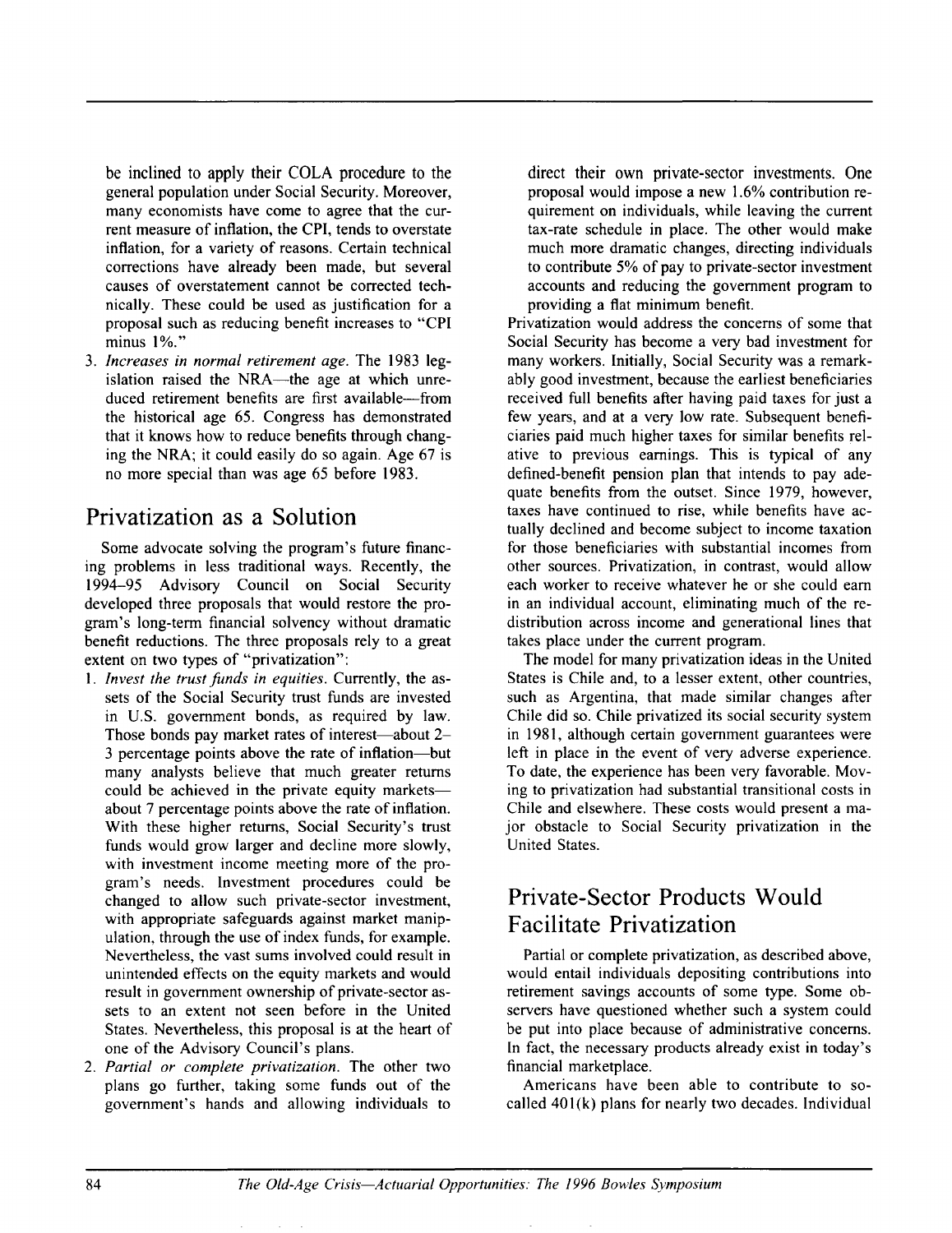Retirement Accounts have been available for even longer, although not so universally. The amounts already contributed to such plans exceed what would be added through Social Security privatization. These plans handle large and small amounts with equal efficiency; administrative costs are ordinarily spread proportionally.

Thousands of mutual funds operate today in the United States. Many of these have minimum-deposit requirements, but these are not typically so high that they would prevent any full-time workers from enrolling. Even low-paid workers would accumulate enough private-sector contributions after a few years to buy into virtually any mutual fund. Although administrative costs are typically higher, as a percentage, for smaller accounts, the absolute levels are not usually so high as to reduce the overall rate of return below what would be available under Social Security.

Insurance companies sell deferred annuities that are ideal for accumulating retirement savings. Moreover, the accumulated amounts can be annuitized at retirement, protecting the recipient against the risk of outliving his or her assets. Annuity contracts have been sold for more than a century, and the existing market is huge and diverse. Insurance companies also sell ordinary and flexible-premium life insurance contracts, which can be used to accumulate cash values, although that is not their primary purpose.

#### **Conclusion**

Already scheduled changes in law and the way that it functions in the context of changing family circumstances will cause Social Security benefits to decline substantially from today's levels, relative to previous earnings. Thus, everything else being equal, retirement income can be expected to be less adequate in the future than it is today. The additional reductions in Social Security benefits that will be required because of the program's anticipated financial difficulties further accentuate the need for workers to save more if they want to maintain their preretirement standard of living. The necessary amounts cannot be saved during the last few working years; they must be accumulated over much longer periods. The necessary savings can be accumulated within the framework of a government program under privatization or achieved entirely on a voluntary basis. The financial products needed to facilitate privatization already exist, and the markets for such products are well developed.

In any case, baby boomers and younger workers need to be told that their Social Security benefits will

be substantially less adequate than those of today's retirees, and they need to know now so that they have time to take appropriate actions to have more retirement income available from other sources.

# **Discussion by Richard V. Burkhauser**

Bruce Schobel is pessimistic about the ability of changes in Social Security rules to increase the labor force participation of workers. He states, for instance, that he has seen no evidence that the trend in early retirement has reversed. However, Table 1 in my paper shows that single-year-of-age labor force participation rates of men aged 62 and over stopped dropping in the mid-1980s and have remained constant or have increased somewhat since then.

In my view an increase in the earliest age of eligibility for Social Security benefits from 62 to 65 would yield a substantial increase in work during those ages. The more important questions are how many people would still not work once the earliest age of retirement was increased and what proportion of these nonworkers would be seriously harmed as a result. Burkhauser, Couch, and Phillips (1996) suggest that these numbers would be smaller than is currently imagined.

Using data from what will be the primary source of information on the cohort of workers who will retire over the next decade—the Health and Retirement Survey-we measure the health and economic well-being of those who first take Social Security retirement or spousal benefits at age 62. Contrary to conventional wisdom, we find the typical early Social Security beneficiary in 1993 and 1994 was about as healthy and wealthy as the typical postponer. Most men who took Social Security benefits at age 62 were healthy (80 percent report having no health problems that limit the type or amount of work they can perform); nearly two in three were receiving an employer pension to go along with Social Security; and the net assets of the median early beneficiary were just over \$160,000, more than the net assets of the median male postponer. Less than 10% of male early Social Security beneficiaries were in poor health and also had Social Security as their only source of pension income. This vulnerable group made up less than 3% of the population of 62 year-old-men in our sample. The statistics for women who took benefits at age 62 are about the same.

It will be necessary to trim Social Security liabilities further to guarantee the fiscal integrity of the Social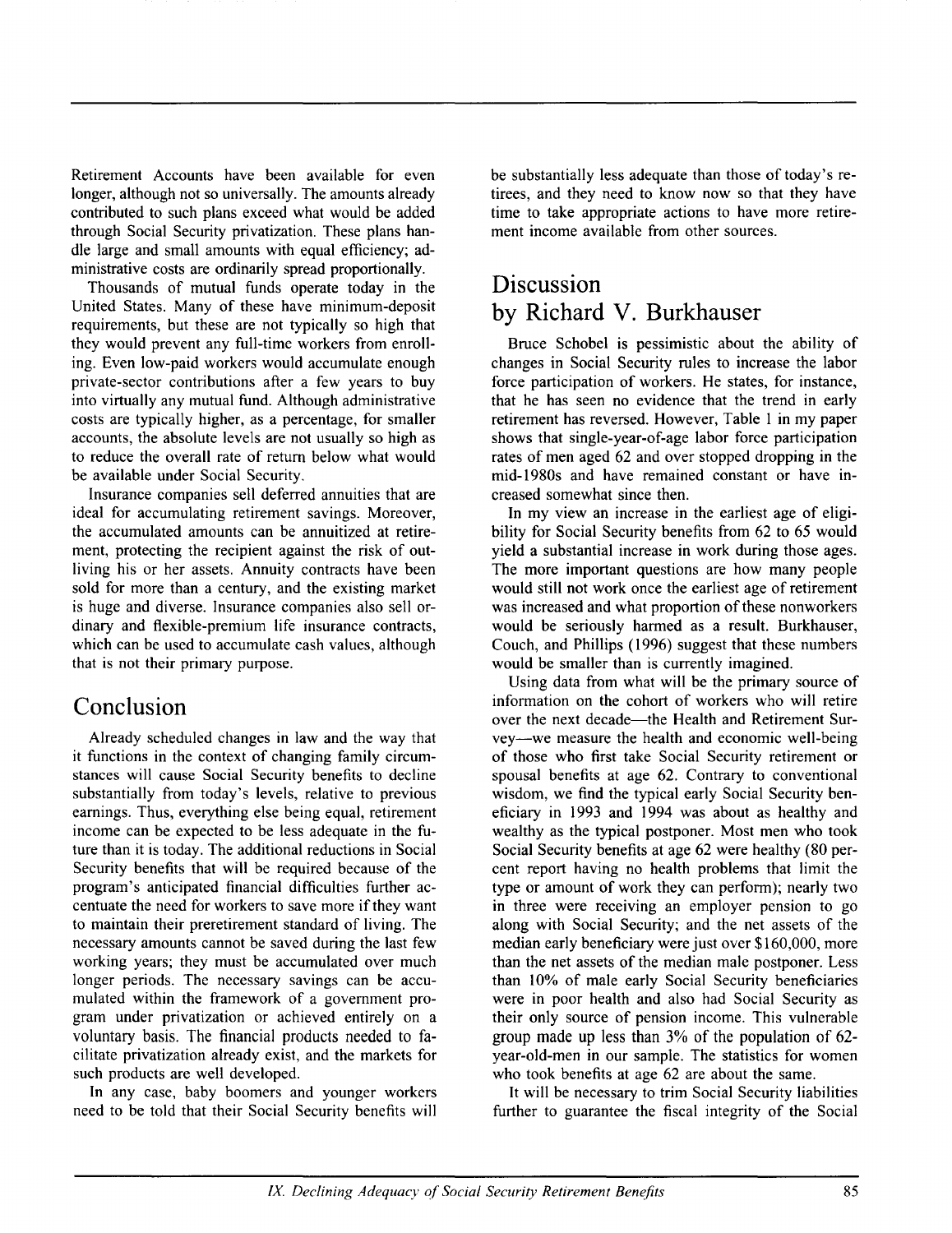Security system when we baby boomers retire. It is our generation who will have to agree to lower our benefits for the sake of our children and grandchildren. Returning the age of first eligibility for Social Security benefits to age 65, where it was before 1961, is better than cutting yearly benefits. It will not dramatically lower the economic well-being of the typical person aged 62, since most men and women that age are neither in poor health nor dependent on Social Security benefits alone for their pension income. Hence, they could, if necessary, continue to work or retire and depend on private pension benefits until age 65.

In 1960, the year before early Social Security benefits were first introduced, 79.4% of men aged 61 and 75.7% of men aged 63 were in the labor force. In 1996, despite improvements in both mortality and morbidity, those numbers fell to 64.8% and 45.3%, respectively (see Table 1 in my paper). The dramatic drop in work between ages 61 and 63 over this period is an artifact of our retirement system. (See Quinn and Burkhauser 1994 for a review of the evidence of the labor supply consequences of our current retirement system.) Raising the earliest age of eligibility would start a chain of events in our retirement system that would push labor force participation dramatically upward at ages 62 through 64, and thus overall productivity and the labor earnings base on which Social Security taxes are collected. It would lower the tax burden on our children by requiring us to work longer, but it would also increase the overall pie from which all distributions are cut.

No cut in Social Security benefits will be painless for our cohort. A small minority of men and women aged 62 are in poor health, and, on average, they live in households with substantially less income and net assets than the healthy majority has. When raising the early retirement age, other policies---for example, lowering the age of eligibility for Supplemental Security Income--should be put in place to provide some alternative source of income for this relatively small minority of vulnerable people. But in a world of difficult choices about the use of tax dollars, it is no longer sensible policy to encourage the vast majority of healthy employed workers to leave their job via the Social Security system at age 62. It is time to return the earliest age of eligibility for Social Security retirement benefits to 65.

#### **REFERENCES**

Burkhauser, Richard V., Couch, Kenneth A., and Phillips, John W. 1996. "Who Takes Early Social Security Benefits: The Economic and Health Characteristics of Early Beneficiaries," The *Gerontologist* 36(6):789-99.

Quinn, Joseph F., and Burkhauser, Richard V. "Retirement and Labor Force Behavior of the Elderly." In *Demography of Aging,* ed. Linda Martin and Samuel Preston pp. 50-101. Washington, D.C.: National Academy of Science, 1994.

## **Discussion**

#### **by Krzysztof M. Ostaszewski**

"An economist was asked about the meaning of life. He replied: It depends on the parameter values."-World Wide Web site "Jokes about Economists."

Mr. Schobel has written a greatly needed piece in the current debate about social insurance in the United States. He points out obvious, yet largely ignored, points that are of utmost importance in the said debate:

- Social insurance projections depend on parameter values. In particular, patterns of growth of taxable payroll and benefit outlays are the key to the longterm balance of the system, yet they are highly sensitive to underlying assumptions. Mr. Schobel claims that long-term predictions of parameters are futile.
- Social Security's contribution to Americans' retirement income will decline in the future, regardless of any changes that will be instituted in the system.
- The baby boomers need to be told clearly that the system cannot provide the same rates of return to them as it has to previous generations, so that their patterns of work and savings can adjust early enough to facilitate their retirement.
- The financial industry has developed to the point at which private market financial products needed for retirement can absorb privatization of the Social Security system.

Although I consider Mr. Schobel's analysis to be of great value, and vastly superior in its sophistication to what commonly passes for analysis in political debates on social insurance, I feel compelled to choose to disagree on some issues.

#### *Futility of Long-Term Predictions*

The key to understanding the Social Security system and its consequences lies it making it very plain and clear that OASDI is a political institution. "Politics" is used as a dirty word in the modern American political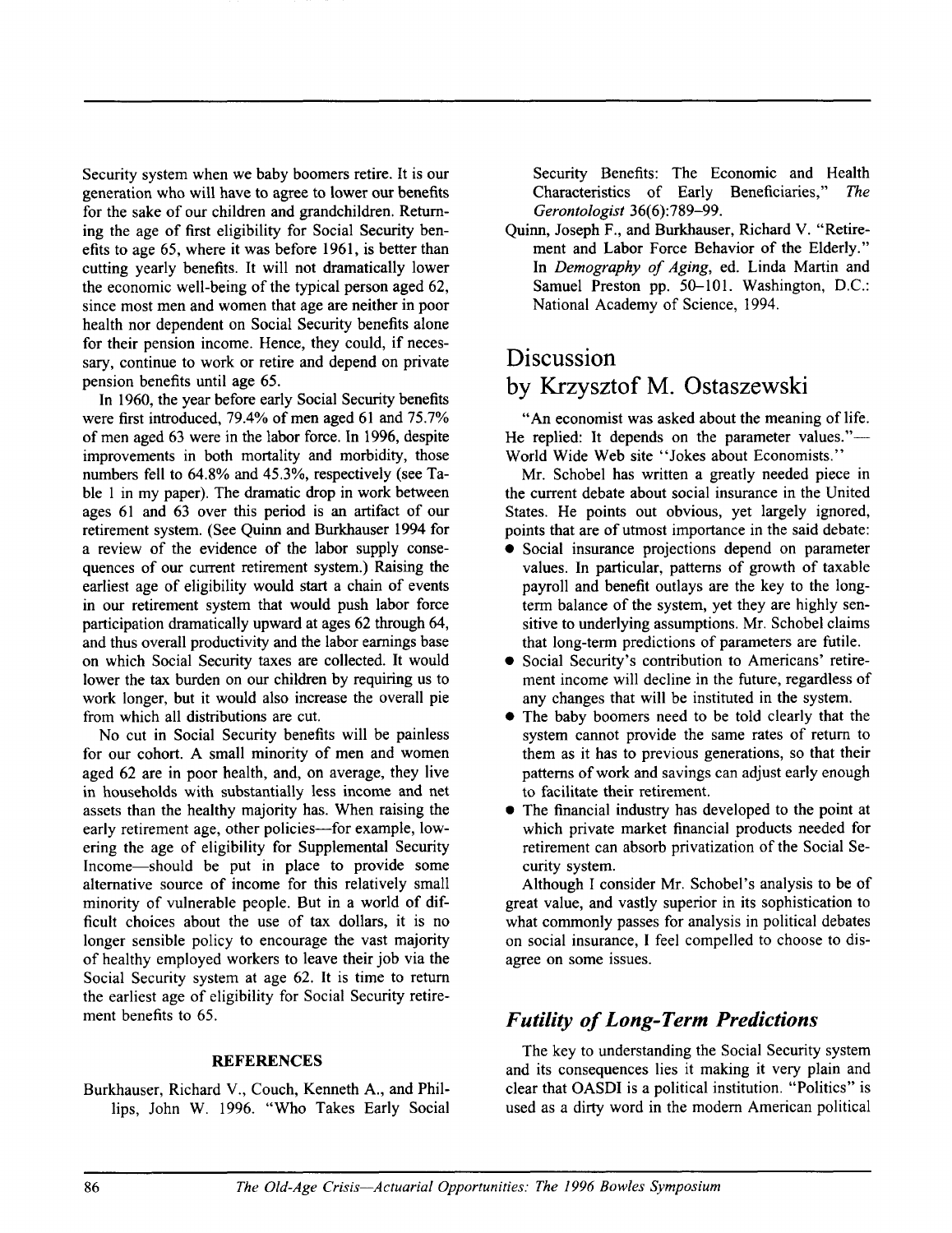lexicon. It is not a dirty word, nevertheless. It its classical meaning, it represents ethics as applied to the practice of human relations in large groups. Retirement is possible without politics. It is achieved through purchase of capital assets and accumulation of enough of them to replace working income. Why did politics get involved in retirement? The answer is somewhat obvious, but it can be illuminated by some work of Smith (1995), who discusses the wealth of the American nation, its distribution, and the savings patterns. He finds that a typical household in the United States has very modest wealth holdings, that disparities in wealth are large, and that poorer households save very little. He also finds that inheritances are not important for wealth inequities, whereas income levels, marital status, and health level are significant. His most significant finding is that Social Security completely dominates the wealth for poorer households, and that it is still the largest form of wealth even for an average household. Smith points out that poor households have no incentive to save, because of the structure of social insurance and social assistance programs. There has been a heated debate on the effect of social insurance on savings. Recent research (for example, Hubbard, Skinner, and Zeldes 1995) does point out that savings patterns are negatively affected by social insurance, although in probably less obvious ways than previously suggested. Therein, in our opinion, lies the problem.

Poor and elderly Americans have responded to economic incentives as expressed by the politics of social insurance. The promises of Social Security and Medicare have been that you will be able to retire and afford health care in retirement without having to save much. What is missing in this promise is the caveat that in order for it to work, it must apply to a small portion of lower income population. If it applies to everyone (as it has to a great degree in Social Security and fully to Medicare), it implies that social insurance taxes earn dramatically higher rates of return (as they have; see Myers's and Schobel's calculations) than do assets placed in private markets. This means that consumption pays. This also means that if you are not a beneficiary of an American social insurance program, but can sell your goods and services to consumption-hungry Americans, you will indirectly benefit. Thus, we see great prosperity increases in countries exporting to the United States, and an excessive incentive to save for their populations.

The U.S. cannot generate the productive capacity for its own consumption, but given its consumption, somebody will. With an especially dramatic increase in consumption by the elderly, a tremendous incentive to provide them with consumed items also develops. Thus, we are seeing a boom in health care industries, services, and other, similar industries serving the elderly in the United States. I do not believe that longterm predictions are impossible. They cannot be exact in their scale and timing, and in this regard I agree with Mr. Schobel. But given the structure of incentives, one can predict responses and results. In the midst of the 1930s, with socialism triumphant in Russia and Germany, Ludwig von Mises predicted a collapse of both the communist and the national socialist regimes. He was ostracized and ridiculed for that prediction. He merely pointed out that a socialist regime must fall because in the absence of markets, government is unable to calculate prices of resources. His long-term prediction was valid, although its precision and dates of fulfillment can be debated. Social insurance nationalizes private markets for capital. It causes government to be unable to calculate prices for capital, that is, what rates of retum are needed for various risky projects in the economy in order to create incentives for capital to be saved for them. If social insurance systems are small in relation to the economy, and especially if they are run on a purely pay-as-you-go basis and are providing a minimal level of support, this effect is minimal, and the resulting economic inefficiency can reasonably be traded for social adequacy. But if social insurance systems attempt to deliver substantial portions of income for everyone, they must fail. Economic calculation by individuals is the backbone of the free enterprise system. It cannot be replaced by economic calculation by experts, as von Mises pointed out a half century ago. This claim tends to enrage the experts, but given the evidence of the twentieth century, some humility may be well advised.

One more issue is crucial in long-term predictions. Social insurance creates tremendous political incentives. It enables political agents to promise and increase benefits while hiding the costs of such benefits. Political agents promoting economic calculation may indeed be helpless in that debate, no matter how rational their arguments. They were helpless in Germany and Russia in the early twentieth century and eventually died or left. The largest cost of any economic policy is the long-term growth of the economy that is lost because of such policy. This is hard enough to prove in the court of scholarly debate, and nearly impossible to substantiate in the political debate, where there is no truthin-advertising requirement. Most individuals will not know how different 2% growth is as compared to 5%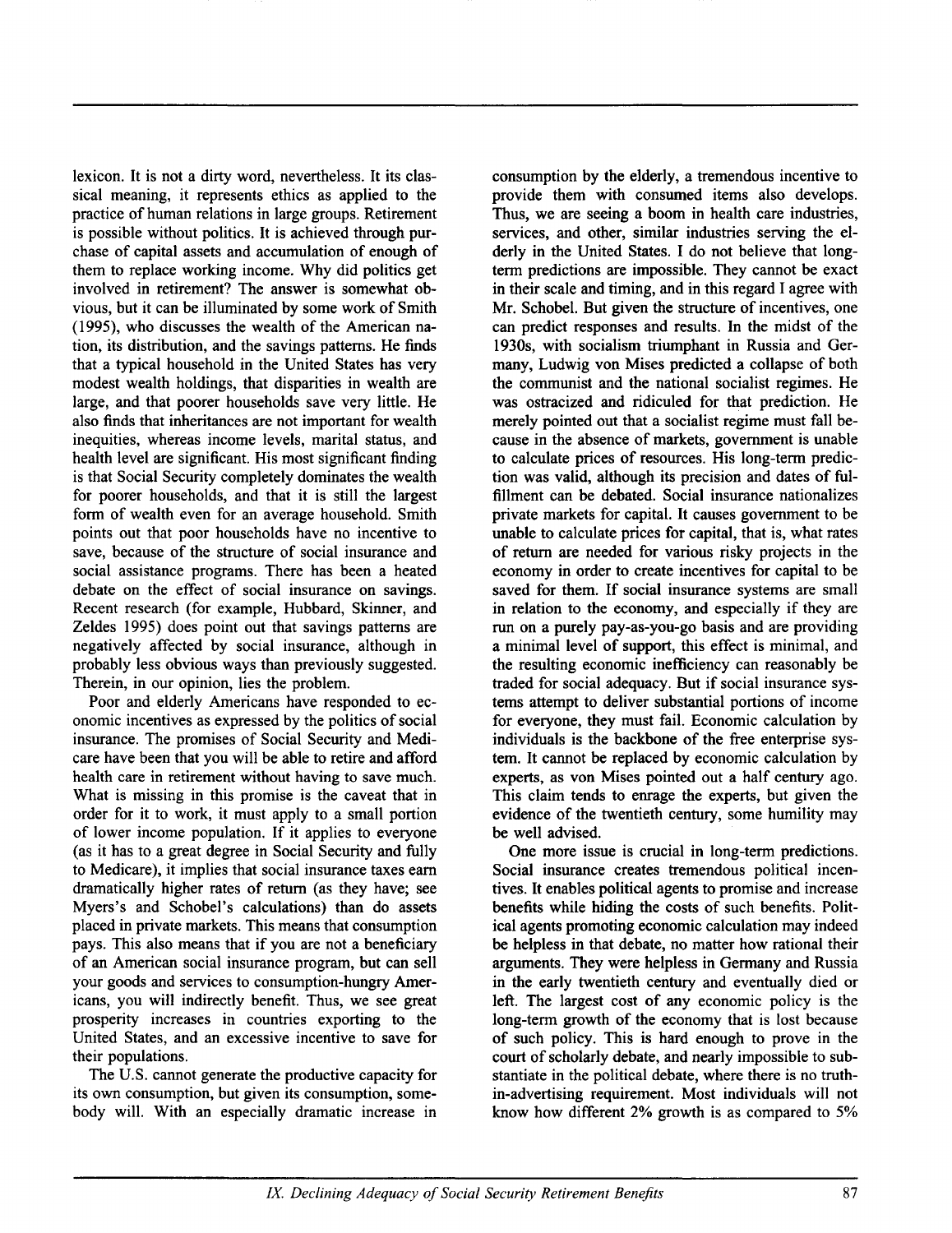growth. Generally, 2% growth ensures reelection. But 5% growth of a competitor country ensures future immigration of the most industrious and creative people to that competitor, further dampening the long-term prospects of a nation. Indeed, a prolonged period of low growth may be the greatest political trap ever devised. And this is the key long-term prediction for the United States based on the state of its social insurance.

#### *Social Security's Contribution to Retirement Income Will Decline*

This is true only in an optimistic scenario. Mr. Schobel provides a list of items that will contribute to this prediction. However, his scenario is based on an assumption that may not happen—that Americans will indeed start saving adequately for their own retirement and accept politically a lower Social Security contribution. There is no evidence of such a development yet. Indeed, the nation and the government appear to be engaged in a game of "chicken." The nation is not saving for its retirement, hoping that the social insurance system will provide sufficient resources. The government has allowed a long-term actuarial deficit to grow to astronomic proportions, hoping to reduce future benefits or raise needed funds some time in the future when the nation accepts greater responsibility for its retirement. The key question is, Who will blink? From the purely economic standpoint, it would appear that the nation must blink first, because to close the actuarial deficit, the payroll tax would have to be raised now by about 7% (and given negative feedback in tax increases, we firmly believe that an increase of about 10% would be truly needed), a highly unlikely scenario, possibly resulting in a major recession, or worse. The government cannot raise taxes that much. But the government is not a uniform entity, and as of now any politician who suggests cuts in Medicare or Social Security is most likely to become a retired politician. The political incentives of social insurance are far greater than the economic incentives. It simply pays to do nothing in the face of the crisis. And... there is no crisis. As Lucille Ball put it, "I cannot be overdrawn; I still have some checks lefL" Until the combined social insurance system of Social Security and Medicare experiences a negative cash flow, there is no political crisis. According to the statement of Richard Foster, the chief actuary of the Health Care Financing Administration, at the Bowles Symposium, this will happen

in 1998. If short-term financing can be arranged, there will be no crisis then either.

The only price for these phenomena is the low growth of the national economy. As long as it exceeds 1% annually, there is no political cost, thus no political incentive to change. And with growth like that, it is actually much more likely that the contribution of Social Security to retirees' incomes will increase. To put it succinctly: the nation does not want to blink; Americans firmly refuse to save more on their own. The nation wants money from the government, and the fact that the nation as a whole will become relatively poorer is irrelevant.

## *The Baby Boomers Need to Be Told the Truth*

Yes, they do need to feel their pain. But politicians who say so do not get reelected. Therefore, given the savings rate in the United States, the conclusion is that baby boomers know the truth, but that either they do not want to hear it, they do not believe it, or, my hypothesis, they have serious doubts about the very concept of "truth." I am personally firmly committed to delivering the unpopular message, but given the political incentives of the system, I think it is naive to assume that the people will respond to the information that quickly. It is much more politically expedient simply to "write some more checks," and those who do just that are much more likely to succeed politically. We can best tell which message is getting through by watching the national savings rate.

#### *Financial Markets Are Sophisticated Enough to Absorb Needed Savings*

I agree in general, but disagree in one particular aspect. Any massive transfer of retirement provision to the private sector will require a major change in the role of government, from provider to regulator. I am not certain if the government is prepared for that. It is simpler and easier to transfer funds than to supervise financial institutions. If we privatize (which is my sincere wish), we must understand that the government will have to police newly emerged private retirement providers controlling massive amounts of the nation's savings. Given that the advisory council is instead proposing for the government to purchase private securities,